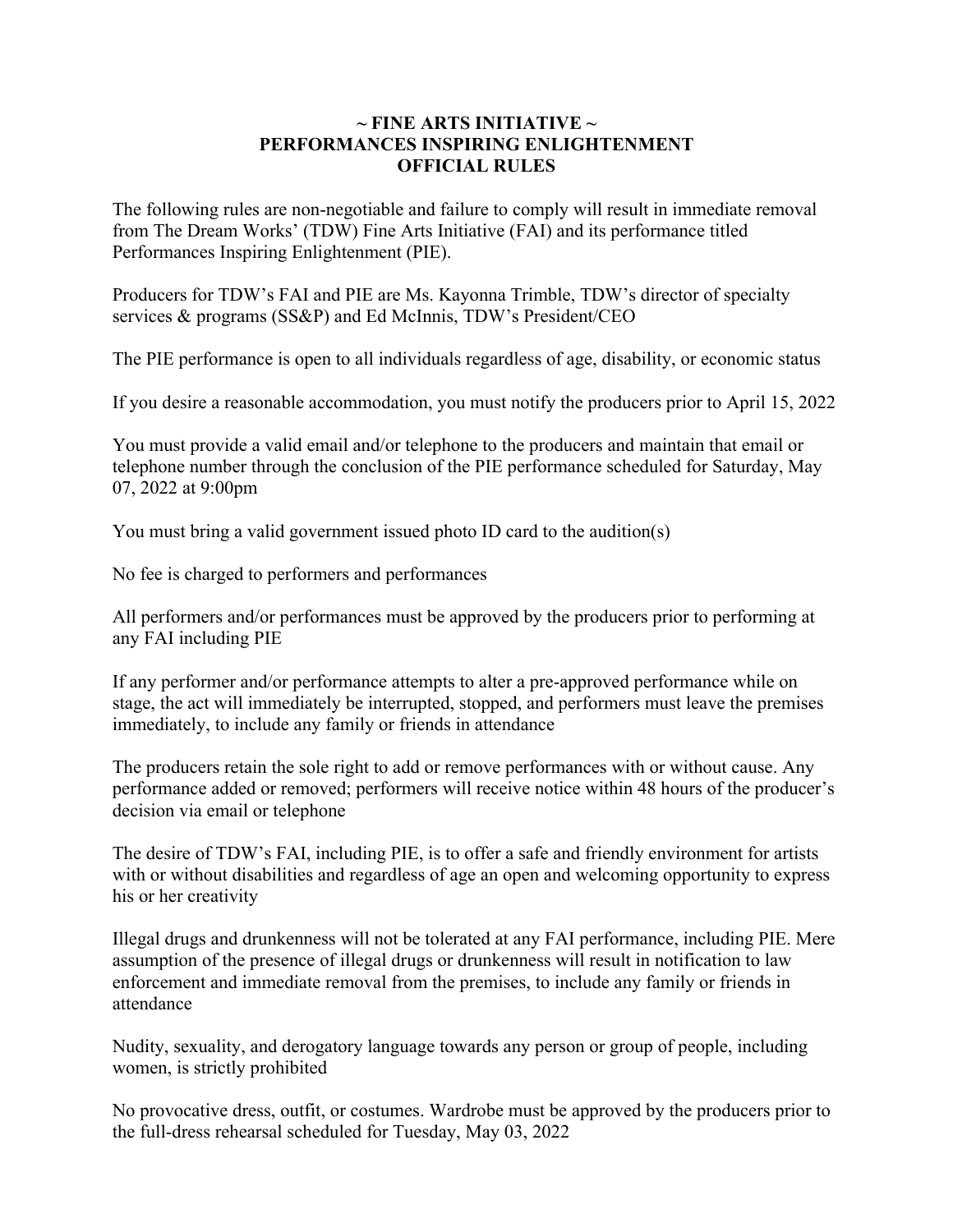## **FAI-PIE OFFICIAL RULES ~ PAGE 02 of 04**

Vulgar language or "cussing" must be kept to a minimum

No fire, fireworks, and/or pyrotechnics allowed in any form Acrobats, contortionist, and any performance that includes tumbling or falling must provide own mats and safety devices

You are responsible for all costs associated with your performance

Performers and performance must bring their own music, beats, or accompanying sound effects

Any and all props must be provided by the performer and performances

Free rehearsal space will be made available at scheduled time. The producers will provide performers the dates, times, and location. Performers must pre-scheduled use of space and may not "drop in" unannounced

A mandatory rehearsal is required for all performers. This rehearsal is different from the free rehearsals discussed above. The producers will provide performers the dates, times, and location for mandatory rehearsal. Failure to attend the mandatory rehearsal will result in immediate release from the FAI performances including PIE

A full-dress rehearsal is scheduled for PIE. this full-dress rehearsal is mandatory. Failure to attend the entire full-dress rehearsal will result in immediate release from the FAI performances including PIE. The full-dress rehearsal is scheduled from 6:00pm to 9:00pm and performers must attend the entire full-dress rehearsal. The producers will notify the performers of the location for the full-dress rehearsal

If an emergency arises and a performer must be late or miss either the mandatory or full-dress rehearsal, producers expect the performer to give prior notice of one hour. Performers may be allowed to perform at PIE if good cause is provided. Good cause will be determined by the producers

Transportation to auditions, rehearsals, and the performance is not provided

If a performer and/or performers in an act require personal care from a direct support worker (DSW), it is the performer and/or performers' responsibility to provide the DSW to include transportation

No outside food and beverage except water and the container must be kept closed or topped

You will not be compensated or paid, in any manner, for your performance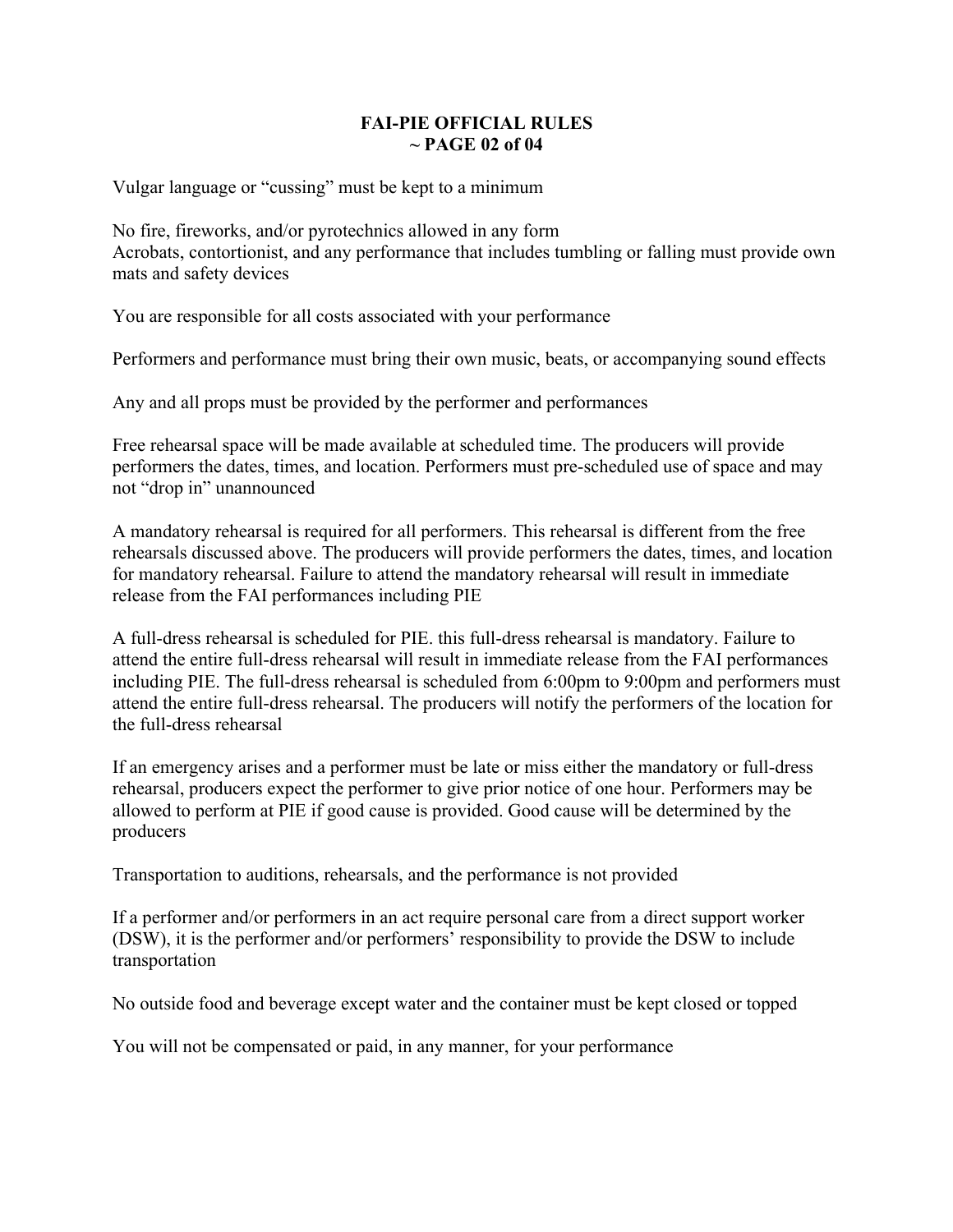## **FAI-PIE OFFICIAL RULES ~ PAGE 03 of 04**

The performer as an individual and all performers as a collective within all acts and/or performances authorize and grant TDW's FAI including PIE to take my photos regarding my experiences and all times I am involved with TDW's FAI including PIE. I grant TDW's FAI including PIE to use my photos on Facebook, Twitter, Instagram, and other social media platforms to include any yet to be created platforms. I also allow TDW's FAI including PIE to edit, alter, copy, or distribute the photos for any and all advertising and marketing to include social media. I agree that the photos belong to TDW's FAI including PIE. I understand that I will not receive any monetary compensation. I hereby hold harmless, release, and forever discharge TDW's FAI including PIE. from all claims, demands, and causes of action which I, my heirs, representatives, executors, administrators, or any other persons acting on my behalf or on behalf of my estate have or may have by reason of this authorization.

Likewise, the performer as an individual and all performers as a collective within all acts and/or performances acknowledge, authorize, and grant TDW's FAI including PIE to own the intellectual property rights of any performance, regardless of type of performance, associated with TDW's FAI including PIE. I agree that the material and performance belong to TDW's FAI including PIE. I understand that I will not receive any monetary compensation. I hereby hold harmless, release, and forever discharge TDW's FAI including PIE. from all claims, demands, and causes of action which I, my heirs, representatives, executors, administrators, or any other persons acting on my behalf or on behalf of my estate have or may have by reason of this authorization.

This Personal Injury Waiver (the "Waiver") is made by the undersigned for the purpose of utilizing the facilities and premises relating to TDW's FAI including PIE. (the "Company"), and in the acknowledgment that in the utilization of the premises and facilities of the Company, occupies risk of personal injury, damage/loss to personal property, and damage/loss to the venue that may arise or happen at any time.

In consideration of the Company allowing the undersigned to make use of the venue and its facilities and equipment for the relevant purpose by which the Company allows, the undersigned agrees to assume the foreseeable and unforeseeable risk of personal injuries, damage/loss to personal property, and damage/loss to the venue related to the activity, and agrees to release, discharge, and hold harmless the Company, its owner(s) and employees free from any and all liabilities, claims, cause of action, damages, or losses, which may be incurred by the undersigned in using said premises and its equipment and/or facilities, and which may arise from any reason whatsoever, specifically including, but not limited to, any negligence on the part of the owners, its employees, or losses arising from theft or for any other reason whatsoever.

This Waiver shall be binding upon the parties, their respective heirs, representatives, successors, and assigns.

In case any part of this Waiver be construed as improper or invalid, such invalidity will affect only that part of this Waiver and the rest shall remain valid and enforceable.